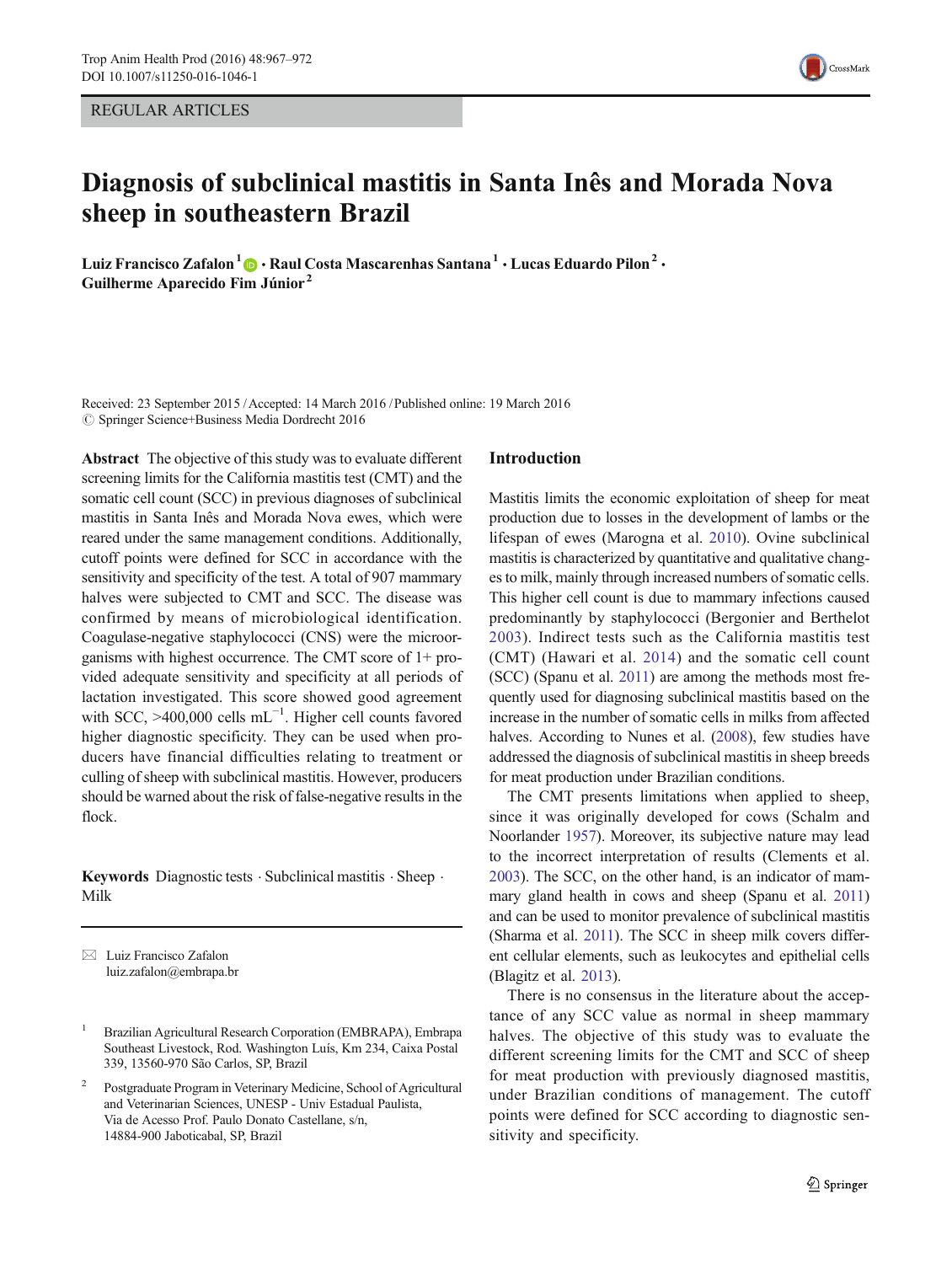### Materials and methods

#### Management and milk samples

Sampling was carried out in two flocks located in the central region of the state of São Paulo, southeastern Brazil, between June 2012 and October 2013. The infectious etiology of subclinical mastitis was investigated in 907 mammary halves in Santa Inês and Morada Nova sheep. These ewes were subjected to the same semi-intensive management system, with access to pasture during the day and yarding in covered shelter at night. Milk samples were collected after clinical examination of the mammary gland to confirm the absence of clinical signs of disease. The samples were collected from each mammary half for the CMT, and plastic flasks containing 60 mL of milk with bronopol preservative were prepared for an electronic SCC. Antisepsis of the teats was performed using isopropyl alcohol, and two samples of approximately 5 mL of milk were collected from each mammary half. These samples were placed in sterile glass tubes for microbiological testing. This procedure was carried out after the CMT and prior to the SCC. The samples were collected at different postpartum times and immediately prior to weaning as follows: within 14 days of lambing; 15–28 days after lambing; 29–46 days after lambing; and not more than 10 days before weaning.

#### CMT and SCC readings

CMT readings were performed after mixing 2 mL of milk from each mammary half with the same amount of reagent. After slight homogenization, the samples were classified according to the degree of viscosity. Samples subjected to SCC were forwarded to a reference laboratory for milk quality recognized by the Brazilian Ministry of Agriculture, Livestock, and Food Supply, where count procedures were conducted in an electronic device by means of flow cytometry. The results of CMT were classified into four distinct degrees of viscosity: negative, weakly positive  $(1+)$ , positive  $(2+)$ , or strongly positive (3+). Different cutoffs of SCC results (cells mL−<sup>1</sup> ) were defined: 100,000; 200,000; 300,000; 400,000; and 500,000.

#### Microbiological diagnosis

A microbiological diagnosis of subclinical mastitis was made after observing bacterial growth on the surface of Petri dishes containing solid culture media plus defibrinated sheep blood (5 %) and MacConkey agar. The plates were incubated under aerobic conditions for up to 72 h at 37  $\degree$ C, with readings at intervals of 24 h. The macroscopic characteristics of the colonies were evaluated, such as morphology, pigment production, and hemolysis. Microorganisms were identified based on morphological, staining, and biochemical characteristics. The results of the microbiological tests were interpreted as described by Pradieé et al. [\(2012\)](#page-5-0).

## Correlation and cutoff points analyses

The correlation between the CMT and the SCC was evaluated based on calculated kappa coefficients, with values ranging from −1 to 1 (Sim and Wright [2005\)](#page-5-0). The values were interpreted as described by Viera and Garrett [\(2005\)](#page-5-0): <0, less than chance agreement; 0.01–0.20, slight agreement; 0.21– 0.40, fair agreement; 0.41–0.60, moderate agreement; 0.61– 0.80, substantial agreement; and 0.81–0.99, almost perfect agreement.

Different cutoff points for the SCC were calculated, with respective accuracies defined by the areas under the receiver operating characteristic (ROC) curve (Greiner et al. [2000\)](#page-5-0), according to the postpartum time when samples were collected from the sheep. Diagnostic sensitivity was established as the ability of the tests to present a positive result in the presence of microbiological isolation, while specificity was established when the tests showed negative results in the absence of microorganisms. The diagnostic sensitivity of SCC was analyzed separately in order to establish different cutoff points, which were called "cutoff point A." These cutoff points were compared with those calculated using Youden's J index, which is given by the sum of sensitivity and specificity, minus one, and is used to define optimal thresholds in diagnostic tests (Schisterman et al. [2005](#page-5-0)). The purpose of cutoff point A was to establish higher diagnostic sensitivity for SCC in screening for subclinical mastitis in sheep, while cutoff point J, provided by Youden's index, do not necessarily favor sensitivity in the test. These values reflect the relationship between the rate of truly positive results and the rate of false-positive values, i.e., a combination of sensitivity and specificity values for the test. The results may range from 0.5 to 1.0. Results close to 0.5 indicate that the test does not provide an accuracy rating better than chance. The closer a value is to 1.0 the greater the accuracy of the test will be (Greiner et al. [2000\)](#page-5-0). The calculations were performed with using an online tool provided by the AusVet Animal Health Services ([2014](#page-5-0)).

## **Results**

Table [1](#page-2-0) describes the infectious etiology of subclinical mastitis. No differences were observed in susceptibility to disease at any of the times evaluated, with relative risks of 1.283  $(P=0.5043)$ , 1.015  $(P=1.00)$ , 0.8111  $(P=0.7526)$ , and 1.014 ( $P = 1.00$ ), respectively, for within 14 days of lambing; 15–28 days after lambing; 29–46 days after lambing; and not more than 10 days before weaning.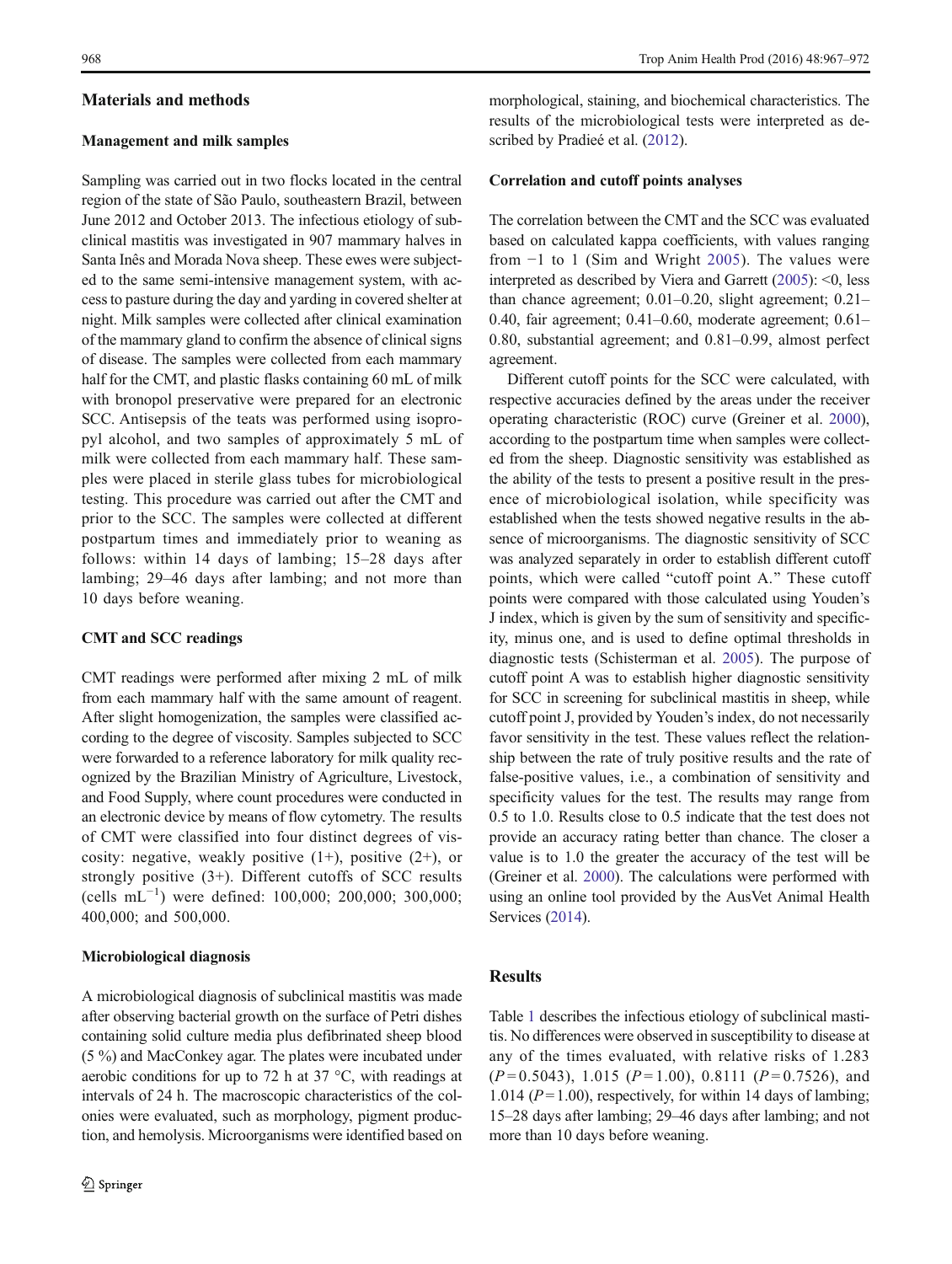<span id="page-2-0"></span>Table 1 Etiological agents of subclinical mastitis in mammary halves of Santa Inês and Morada Nova ewes

| Microorganisms                               | Santa Inês ewes  |               | Morada Nova ewes |               | Total          |               |
|----------------------------------------------|------------------|---------------|------------------|---------------|----------------|---------------|
|                                              | $\boldsymbol{N}$ | $\frac{0}{0}$ | $\boldsymbol{N}$ | $\frac{0}{0}$ | N              | $\frac{0}{0}$ |
| Coagulase-negative staphylococci             | 73               | 14.0          | 61               | 15.8          | 134            | 14.8          |
| Enterobacteria                               | 23               | 4.4           | 11               | 2.8           | 34             | 3.8           |
| <i>Streptococcus</i> spp.                    | 15               | 2.8           | 11               | 2.8           | 26             | 2.9           |
| Staphylococcus aureus                        | 7                | 1.3           | 12               | 3.1           | 19             | 2.1           |
| Micrococcus spp.                             | 5                | 1.0           | 3                | 0.8           | 8              | 0.9           |
| Corynebacterium spp.                         | 3                | 0.6           | 3                | 0.8           | 6              | 0.6           |
| <i>Streptococcus</i> spp. + CNS <sup>a</sup> | 3                | 0.6           | $\theta$         | 0.0           | 3              | 0.3           |
| Yeasts                                       | 2                | 0.4           | $\Omega$         | 0.0           | $\overline{c}$ | 0.2           |
| Coagulase-positive staphylococci             | 1                | 0.2           |                  | 0.3           | $\overline{2}$ | 0.2           |
| $CNS + \text{yeasts}$                        | 1                | 0.2           | $\theta$         | 0.0           | 1              | 0.1           |
| Streptococcus spp. + enterobacteria          | $\boldsymbol{0}$ | 0.0           | 1                | 0.3           | 1              | 0.1           |
| Negative samples                             | 389              | 74.5          | 282              | 73.2          | 671            | 74.0          |
| Total                                        | 522              | 100.0         | 385              | 100.0         | 907            | 100.0         |
|                                              |                  |               |                  |               |                |               |

<sup>a</sup> CNS Coagulase-negative staphylococci

Table 2 describes the diagnostic sensitivity and specificity values for the various scores of the CMT and the enumeration limits in the SCC, according to the postpartum sampling time. Microorganisms were identified in milk samples from 236 (26.0 %) of the 907 mammary halves examined. The distribution of positive mammary halves in the two breeds was similar: 25.5 % for Santa Inês and 26.8 % for Morada Nova. The predominant etiological agents were coagulase-negative staphylococci (CNS). These microorganisms were responsible for infections in 134/236 (56.8 %) of the mammary halves

Table 2 Diagnostic characteristics (%) of different scores from the California mastitis test and the enumeration limits for somatic cells (cells mL−<sup>1</sup> ) for the identification of subclinical mastitis in sheep at different times after lambing

| Diagnostic methods Periods |      |                |           |      |                                               |         |                |      |  |
|----------------------------|------|----------------|-----------|------|-----------------------------------------------|---------|----------------|------|--|
|                            |      |                |           |      | $1-14$ days $15-28$ days $29-46$ days Weaning |         |                |      |  |
|                            | Sen  | Spe Sen        |           | Spe  | Sen                                           | Spe Sen |                | Spe  |  |
| $CMT^{a}(1+)$              | 83.9 | 75.0           | 82.4      | 72.2 | 84.2                                          |         | 70.6 75.0 76.7 |      |  |
| CMT $(2+)$                 | 71.0 |                | 80.6 56.9 | 78.9 | 52.6                                          |         | 82.4 55.6 93.1 |      |  |
| CMT $(3+)$                 |      | 48.4 91.7 37.3 |           | 88.9 | 36.8                                          |         | 85.3 41.7      | 95.5 |  |
| $SCC^b > 100,000$          |      | 96.6 36.2 98.0 |           | 34.8 | 100.0                                         |         | 38.7 92.4 35.4 |      |  |
| SCC > 200,000              |      | 86.2 52.2 96.0 |           | 55.1 | 88.9                                          |         | 45.2 85.9      | 62.6 |  |
| SCC > 300,000              |      | 86.2 62.3 94.0 |           | 62.9 | 77.8                                          |         | 51.6 76.1 72.0 |      |  |
| SCC > 400,000              |      | 86.2 68.1      | 84.0      | 67.4 | 77.8                                          |         | 61.3 70.6 77.8 |      |  |
| SCC > 500,000              | 82.8 | 69.6           | 80.0      | 70.8 | 72.2                                          |         | 64.5 66.3      | 81.9 |  |

Sen Sensitivity, Spe Specificity

<sup>a</sup> CMT California mastitis test; (1+), (2+), and (3+) = intensity of positive reaction to CMT

 $b$  SCC Somatic cell count (cells mL<sup>-1</sup>)

separately. Taking into account all the staphylococcal species and associations with other microorganisms, this percentage increased to 67.4 %.

Table [3](#page-3-0) describes the agreement between different degrees of reaction to CMT and the SCC values. The CMT score of 1+ presented higher than 70 % sensitivity and specificity in the screening of subclinical mastitis in sheep at all the sampling times. The CMT scores of 2+ and 3+ presented higher specificity than the score of 1+, but lower sensitivity. The CMT score of  $2+$  showed higher than 70 % sensitivity only for the sampling time within 14 days of lambing, but was lower than 60 % at the other times. Lower sensitivities were found for the score of 3+. Specificity showed a tendency to increase with increasing SCC. At weaning, the sensitivity to SCC > 500,000 cells mL<sup> $-1$ </sup> was the lowest (66.3 %). Counts exceeding 400, 000 cells  $mL^{-1}$  were able to maintain sensitivities exceeding 70 % at all the sampling times, but specificity was higher than 70 % only at weaning. The same applies to the SCC > 300,000 cells  $mL^{-1}$ .

The cutoff points and accuracy of the SCC in diagnosing subclinical mastitis in sheep were established as shown in Table [4](#page-3-0). The kappa indices showed values not exceeding 0.79. The highest indices at the different times were found for CMT scores of  $1+$  and SCC exceeding 400,000 cells mL<sup>-1</sup>. For the sampling time within 14 days of lambing, the index exceeded 0.70 with SCC higher than 300,000 cells  $mL^{-1}$  and CMT 1+.

Accuracy rates were higher than 0.80 at all the sampling times. When the diagnostic context favored the sensitivity of the test, the values of the cutoff points for SCC were lower than those determined by using Youden's index, except for the sampling time of 15–28 days postpartum. However, at this time, the specificity was found to be 0.66, despite the high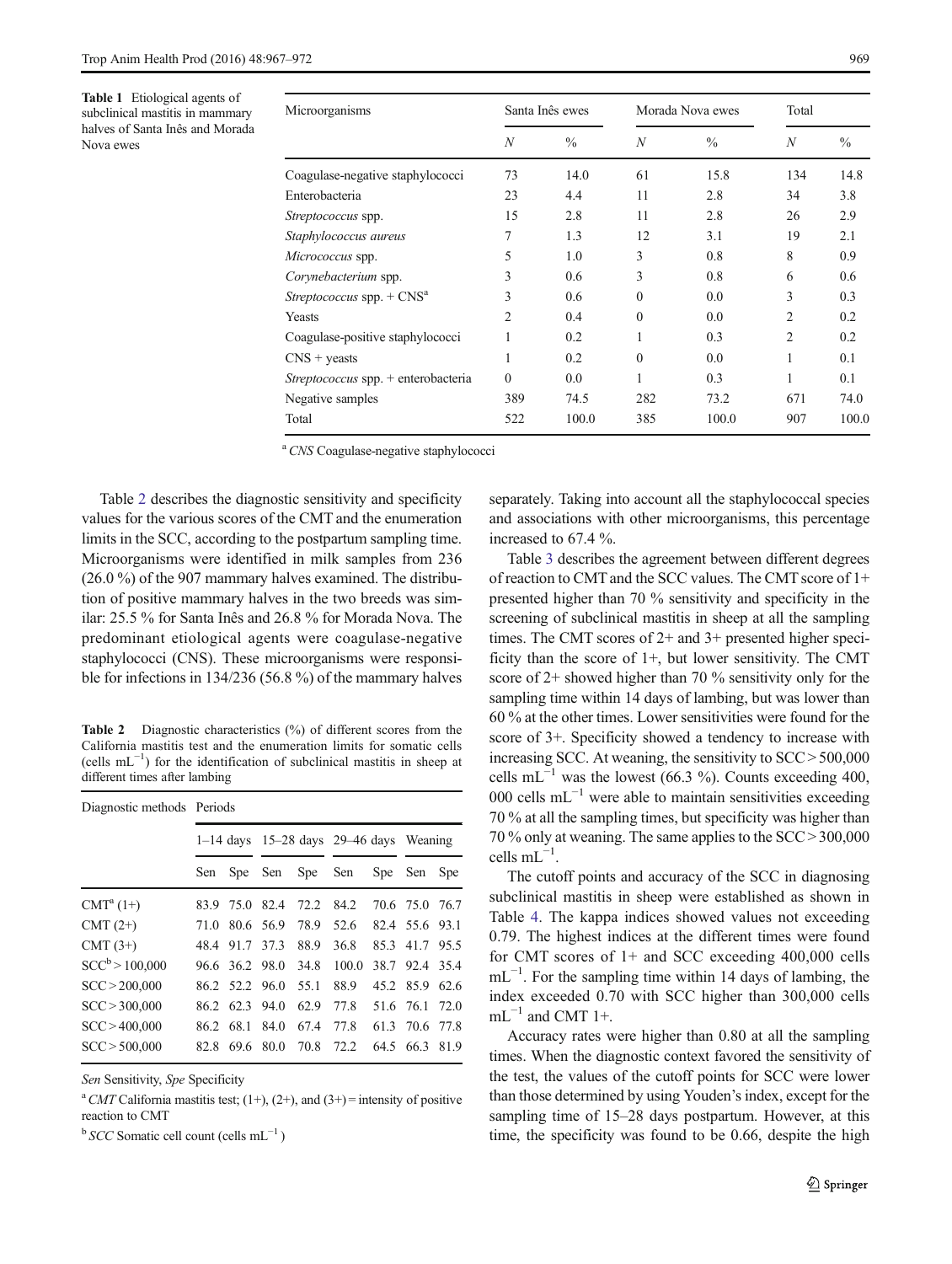<span id="page-3-0"></span>Table 3 Kappa agreement between different California mastitis test (CMT) scores and cutoffs of somatic cell count (SCC) at different sampling time points

|                             | <b>SCC 100,000</b> | <b>SCC 200,000</b> | SCC 300,000 | SCC 400,000 | SCC 500,000 |
|-----------------------------|--------------------|--------------------|-------------|-------------|-------------|
| Within 14 days of lambing   |                    |                    |             |             |             |
| $CMT(1+)$                   | 0.41               | 0.66               | 0.77        | 0.79        | 0.79        |
| $CMT(2+)$                   | 0.31               | 0.51               | 0.65        | 0.71        | 0.74        |
| $CMT(3+)$                   | 0.16               | 0.29               | 0.38        | 0.42        | 0.45        |
| 15–28 days after lambing    |                    |                    |             |             |             |
| $CMT(1+)$                   | 0.37               | 0.61               | 0.66        | 0.71        | 0.75        |
| $CMT(2+)$                   | 0.26               | 0.47               | 0.54        | 0.66        | 0.73        |
| $CMT(3+)$                   | 0.14               | 0.26               | 0.31        | 0.39        | 0.44        |
| 29–46 days after lambing    |                    |                    |             |             |             |
| $CMT(1+)$                   | 0.45               | 0.62               | 0.58        | 0.70        | 0.79        |
| $CMT(2+)$                   | 0.25               | 0.36               | 0.40        | 0.50        | 0.57        |
| $CMT(3+)$                   | 0.17               | 0.25               | 0.34        | 0.42        | 0.48        |
| Within 10 days from weaning |                    |                    |             |             |             |
| $CMT(1+)$                   | 0.33               | 0.61               | 0.69        | 0.73        | 0.69        |
| $CMT(2+)$                   | 0.14               | 0.32               | 0.45        | 0.54        | 0.62        |
| $CMT(3+)$                   | 0.10               | 0.23               | 0.34        | 0.41        | 0.48        |
|                             |                    |                    |             |             |             |

sensitivity (0.92) of the cutoff point J. It was noted that, starting from the time of 29 days postpartum, the cutoff points decreased as the sheep approached the weaning period, i.e., 280,000 and 262,000 cells  $mL^{-1}$ . The specificity of the test at the sampling time of 29–46 days was low (0.52). Despite the specificity of 0.84 conferred by Youden's index, the sensitivity was not as high (0.67).

# Discussion

Morada Nova is a locally adapted breed reared mainly in Brazil's northeastern region. It is used for meat and hide production and presents with good fertility and prolificacy, even in the harsh conditions of the semi-arid region (Shiotsuki et al. [2014\)](#page-5-0). The Santa Inês breed, which is widely reared throughout Brazil, presents with good reproductive capacity and good milk production, particularly in regions with a mild climate

and greater availability of food (Pereira et al. [2014](#page-5-0)). The occurrence of subclinical mastitis in the two breeds was similar. We believe that this similarity stems from the fact that the animals were raised under the same management conditions.

The occurrence rate of subclinical mastitis was lower than that reported by Moroni et al. [\(2007\)](#page-5-0) (51.1 %), but was similar to that found by Davasaztabrizi et al. ([2013](#page-5-0)) (20.3 %). Our findings corroborate those of other studies that reported the presence of CNS in most cases of subclinical mastitis in sheep bred for meat (Moroni et al. [2007](#page-5-0); Santana et al. [2013](#page-5-0); Pereira et al. [2014](#page-5-0); Olechnowicz and Jaskowski [2014\)](#page-5-0). There is little information that clarifies why CNS are the most important agents of subclinical mastitis in sheep, but their antimicrobial resistance profile and production of biofilms have been described (Ergun et al. [2012\)](#page-5-0). These two features may be interconnected and favor the maintenance of microorganisms in sheep mammary glands and the consequent predominance of CNS in flocks. The ewes were moved to covered locations

Table 4 Cutoff points for the somatic cell count as a function of postpartum sampling time for the diagnosis of ovine subclinical mastitis

| Periods      |                  | Cutoff point $A^a$ |            |            | Cutoff point $J^b$ | Accuracy (95 $\%$ CI) |                        |
|--------------|------------------|--------------------|------------|------------|--------------------|-----------------------|------------------------|
|              | SCC <sup>c</sup> | Sen                | <b>Spe</b> | <b>SCC</b> | Sen                | <b>Spe</b>            |                        |
| $1-14$ days  | 532              | 0.83               | 0.71       | 1133       | 0.76               | 0.81                  | $0.833(0.747-0.918)$   |
| $15-28$ days | 565              | 0.80               | 0.74       | 325        | 0.92               | 0.66                  | $0.841(0.777-0.905)$   |
| 29-46 days   | 280              | 0.83               | 0.52       | 1398       | 0.67               | 0.84                  | $0.805(0.681 - 0.928)$ |
| Weaning      | 262              | 0.80               | 0.69       | 386        | 0.74               | 0.77                  | $0.830(0.750 - 0.857)$ |

Sen Sensitivity, Spe Specificity

<sup>a</sup> Cutoff point when the diagnostic context favored the sensitivity of the test

<sup>b</sup> Cutoff point calculated by Youden's index

<sup>c</sup> Somatic cell count (×1000)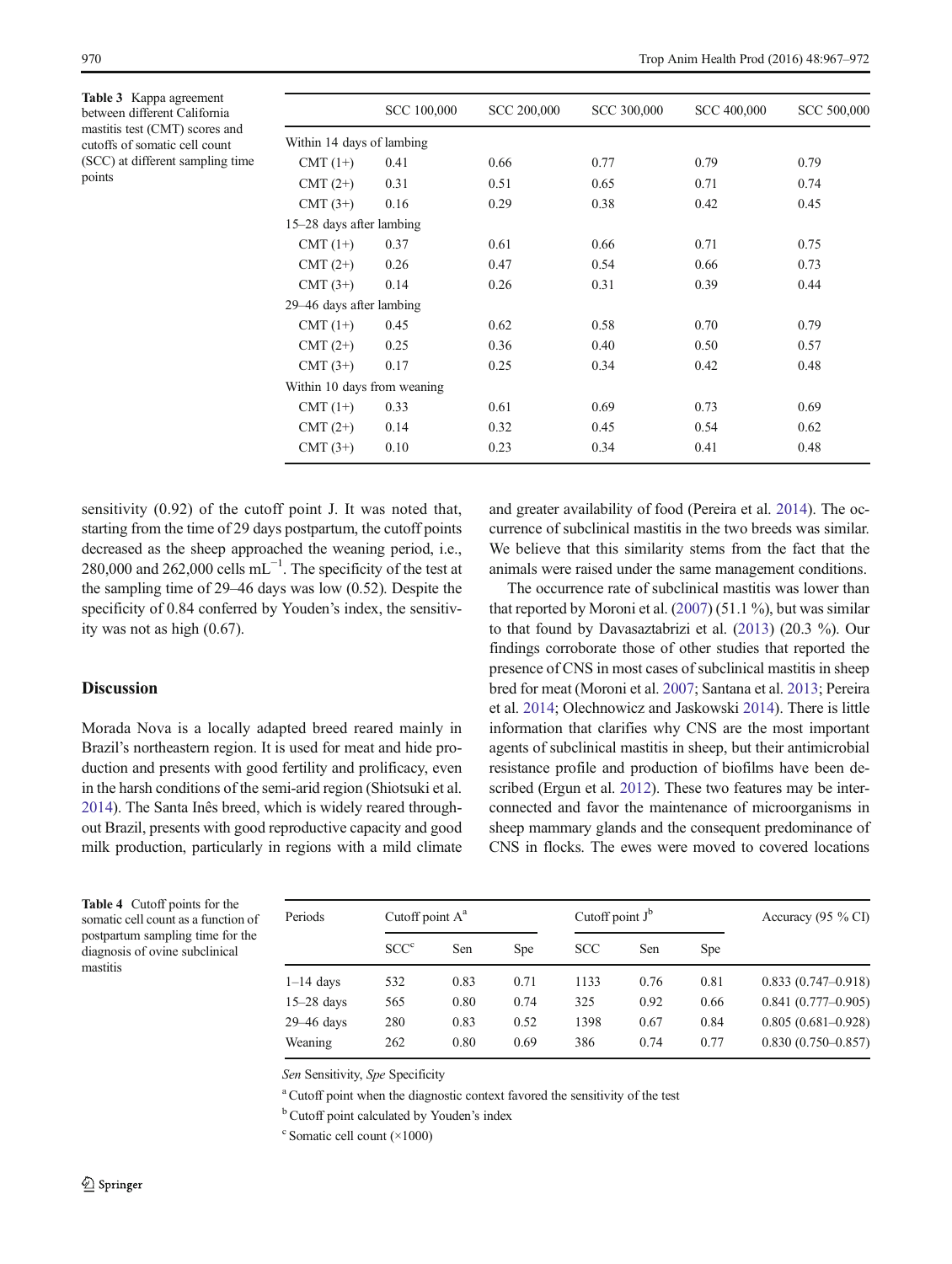during the daytime only when they underwent health management measures to control parasitic infections. However, although these locations were cleaned constantly, stools and dampness were always present. CNS species were not identified in this work; therefore, the prevalence of contagious or environmental CNS could not be established.

The sensitivity and specificity of the CMT and SCC may exceed 90 %. These values suffice to classify these tests as useful for screening subclinical mastitis, thus minimizing false-negative results (Lafi [2006\)](#page-5-0). In this study, the CMT score of  $1+$  proved ideal for use in screening ewes with subclinical mastitis. Nunes et al. ([2008](#page-5-0)) also chose the CMT score of 1+ as ideal to differentiate between healthy mammary glands and those affected by subclinical mastitis in Santa Inês sheep.

A decrease in the diagnostic sensitivity of SCC with higher values was also observed by Clements et al. [\(2003\)](#page-5-0). However, unlike in our results, those authors observed that CMT scores of 3+ optimized the sensitivity and specificity of the test, even with a sensitivity score of less than 70 %. In the present study, there were some cases of mammary halves with SCC higher than 1,000,000 cells  $mL^{-1}$  and CMT results with higher scores, but showing negativity in the microbiological examination. The secretory epithelial desquamation can occur near the dry period of sheep. The inverse was also found to occur, i.e., cases of mammary halves with low SCC or negative to CMT, but with identification of microorganisms. None of these values were withdrawn from the analysis. Like cows, sheep may respond differently to intramammary infection and may even eliminate the infectious agent, but without reducing the intensity of the inflammatory response. Our microbiological analysis did not include an investigation of the etiological agents whose development requires specific culture media (e.g., Mycoplasma spp.). Possible fluctuations may occur in the SCC, depending on the microorganisms involved, the chronic or acute stage of infection, or the animal's stress (HARMON [1994](#page-5-0)).

Although this sampling time was defined as a range of time that involved milk samples collected from the first postpartum day onwards, the largest number of samples was collected after 7 days postpartum. There was a tendency for greater agreement with scores of 1+ as the SCC increased in the mammary halves, although the kappa index at weaning was 0.69 between the CMT score of 1+ and SCC > 500,000 cells  $mL^{-1}$ . A kappa index of 1 would represent perfect agreement. Zero would indicate agreement that was no better than what would be expected randomly. Negative kappa coefficients would indicate a lower agreement rate than what would be expected randomly (Sim and Wright [2005\)](#page-5-0). The agreement rate between the CMT and SCC was higher than that found by Pradieé et al. ([2012](#page-5-0)). However, these authors used a cutoff point of 500,000 cells  $mL^{-1}$ . The lower agreement these

authors reported  $(k=0.152)$  was only higher than the correlation observed for the CMT score of 3+ and SCC > 100, 000 cells mL<sup> $-1$ </sup> at the sampling time of 15–28 days postpartum and for the scores of  $2+$  and  $3+$  and  $SCC > 100$ . 000 cells mL<sup> $-1$ </sup> at weaning.

According to Berthelot et al. [\(2006\)](#page-5-0), a gland can be considered to be free of mastitis when the SCC is less than 500, 000 cells mL−<sup>1</sup> . On the other hand, a gland can be considered mastitic when the SCC is higher than 1,000,000 or 1,200,000 cells mL<sup>-1</sup>. Counts of 500,000 to 1,000,000 cells mL<sup>-1</sup> indicate suspected cases of subclinical mastitis, which require confirmation by means of bacteriological examination (Fragkou et al. [2014\)](#page-5-0). The values shown in Table [4](#page-3-0) were higher than the cutoff point suggested by Clements et al. [\(2003\)](#page-5-0), which was 1,202,000 cells  $mL^{-1}$  and for which the sensitivity and specificity were reported to be 72 and 63 %, respectively. However, the cutoff points calculated by Youden's index were close to this value when the sheep were in the first 2 weeks postpartum and 29–46 days postpartum (1,113,000 and 1,398,000, respectively), with specificities of 0.81 and 0.84 and sensitivity close to the first SCC value (0.76).

According to Kern et al. ([2013](#page-5-0)), the limit of 400,000 cells m $L^{-1}$  would be the most suitable one for detecting problems of mastitis in sheep that are bred for meat production. The goals for raising sheep probably interfere with the detection of an ideal limit for SCC, as it pertains to the identification of animals with subclinical mastitis. Other authors reported counts of less than 400,000 cells  $mL^{-1}$  in a study of dairy sheep, ranging from 200,000 to 400,000 cells mL−<sup>1</sup> (Olechnowicz and Jaskowski [2014](#page-5-0)). The establishment of suitable cutoff points to determine cases of subclinical mastitis in sheep bred for meat production should be in line with the costs that producers might incur. The use of a CMT score that is weakly positive (1+) can be considered ideal for screening of subclinical mastitis in sheep of the Santa Inês and Morada Nova breeds. This score showed good agreement with the SCC of 400,000 cells  $mL^{-1}$  in flocks in which the predominant infectious etiology is CNS. Higher cell counts present good specificity and can be used by producers in financial constraints, within a context of treatment or culling of sheep. However, producers should be warned about the risk of false-negative results in the flock.

#### Compliance with ethical standards

Conflict of interest The authors declare that they have no conflict of interest.

Ethical approval All the procedures performed in studies involving animals were in accordance with the ethical standards of the institution where the studies were conducted.